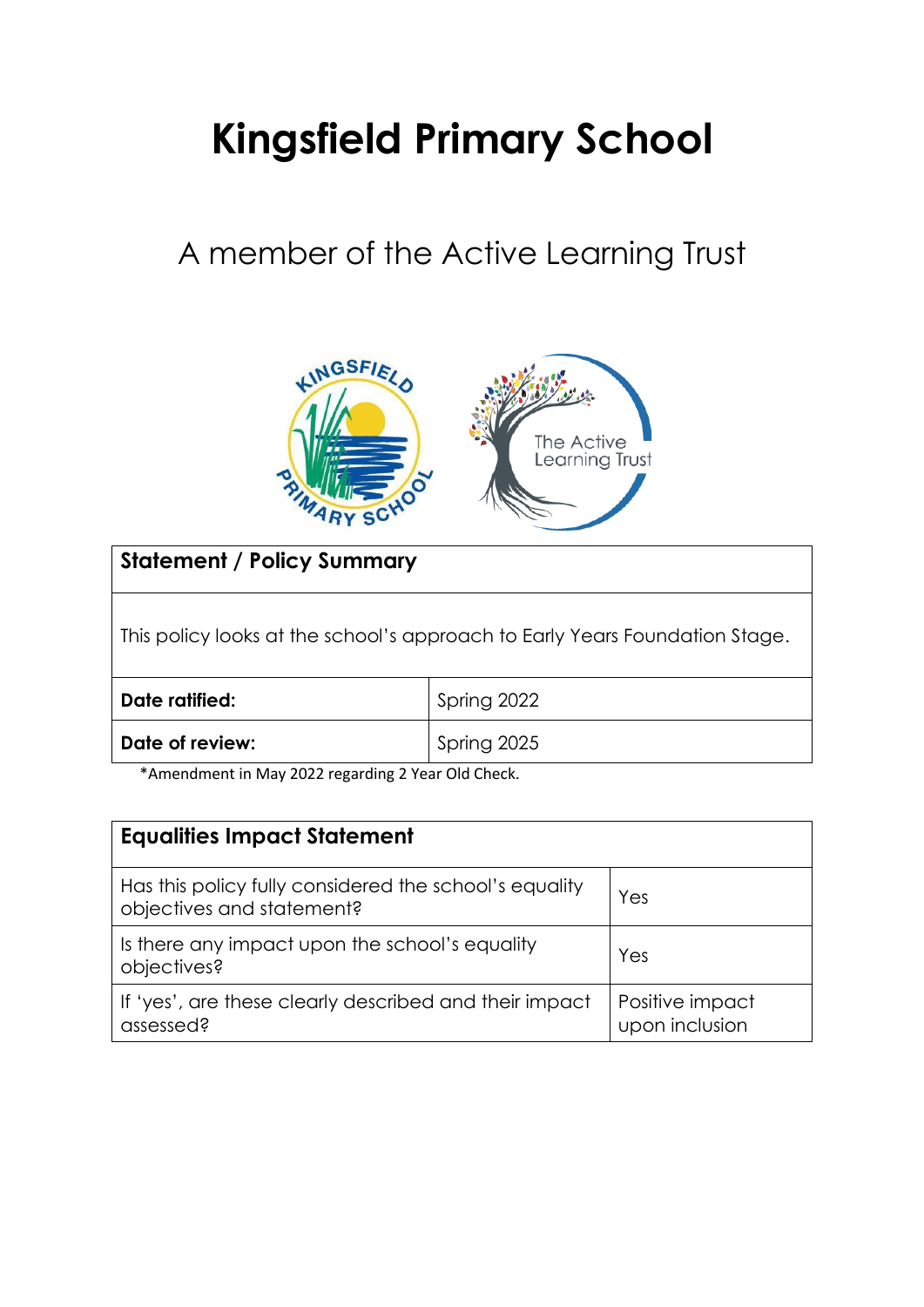# 1. Principles and Values

This policy aims to ensure:

- That children access a broad and balanced curriculum that gives them a range of knowledge and skills needed for good progress through school and life
- Quality and consistency in teaching and learning so that every child makes good progress and no child gets left behind
- A close working partnership between staff and parents / carers
- Every child is included and supported through equality of opportunity and antidiscriminatory practice

# 2. Legislation

This policy is based on requirements set out in the statutory framework for the Early Years [Foundation Stage \(EYFS\) that applies from September 2021.](https://www.gov.uk/government/publications/early-years-foundation-stage-framework--2/) This document also complies with our funding agreement and articles of association.

# 3. Structure of EYFS

Nursery – we have one room and a dedicated outdoor area for children aged 2 to 4 years old. Children have access to free flow play between the indoor and outdoor environment. Nursery offers a morning session (8:45 to 11:45), an afternoon session (11:50-15:00) or an all-day session including lunch. Nursery has four staff and one additional member of staff to cover lunchtime. The maximum number of children in 1 session is 20 children due to adult to child ratio.

Charging – Parents pay for their children to attend the Nursery. Funding is available for parents to access 2 year old funding and 3 year old funding. (See charging policy for more information)

Reception – We have two classrooms and a dedicated outdoor area. Children have access to free flow play between the indoor and the outdoor environment. There are two class teachers and two teaching assistants. The maximum amount of children for each class is 30 children. The Reception day runs from 8:35 to 15:00.

Alternative provision is available for those children who require it.

Our Early Years Leader is Mrs. Kent.

# 4. Curriculum

Our Early Years setting follows the curriculum as outlined in the latest version of the EYFS statutory framework that applies from September 2021.

### **4.1 The EYFS framework**

It includes 7 areas of learning and development that are equally important and interconnected. However, 3 areas known as the prime areas are seen as particularly important for igniting curiosity and enthusiasm for learning, and for building children's capacity to learn, form relationships and thrive.

The prime areas are:

- Communication and language
- Physical development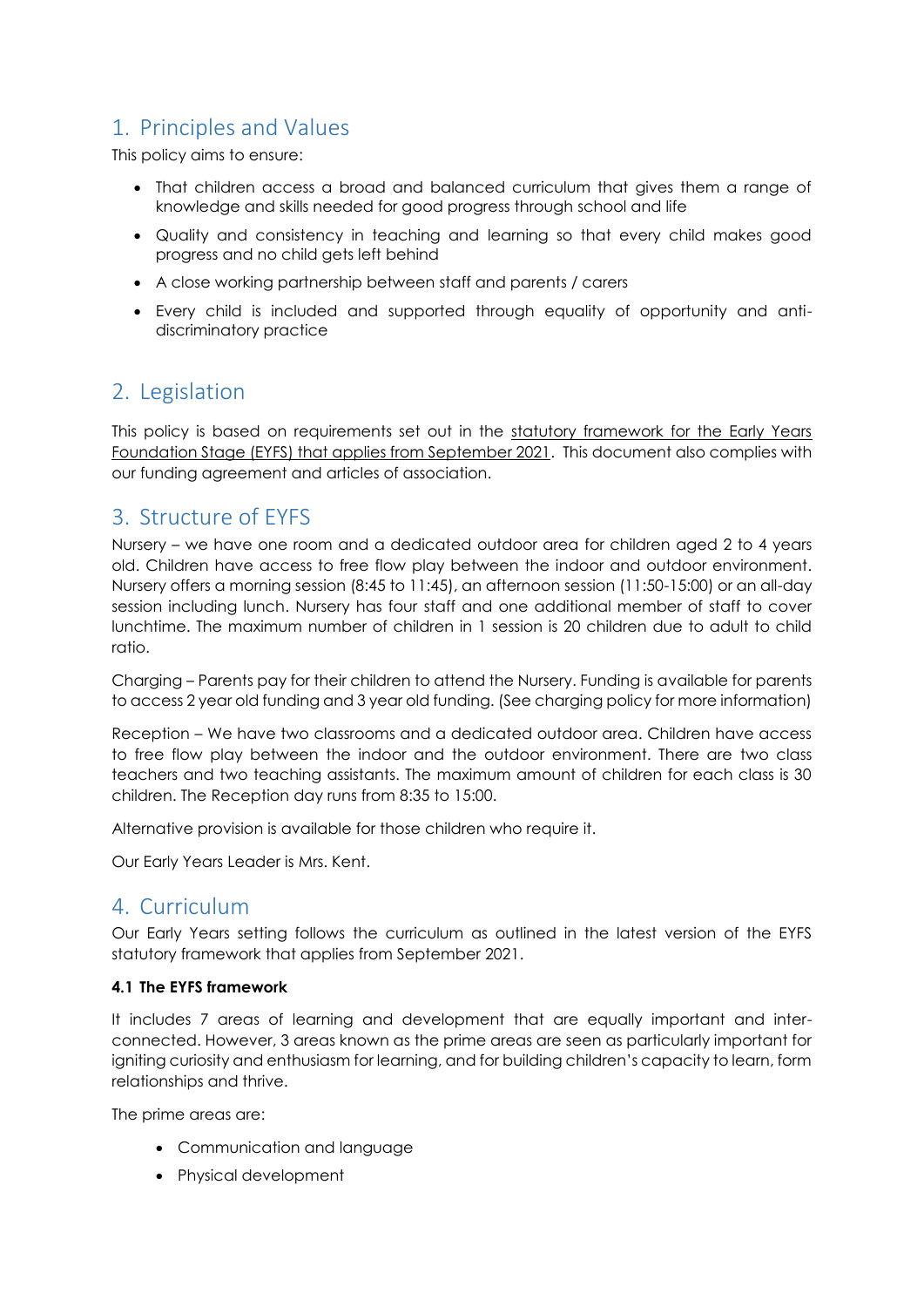Personal, social and emotional development

The prime areas are strengthened and applied through 4 specific areas:

- Literacy
- Mathematics
- Understanding the world
- Expressive arts and design

There are also 3 characteristics of effective learning which inform the planning of the Early Years curriculum:

- Playing and exploring
- Active Learning
- Creating and thinking critically

#### **4.2 Planning**

Staff plan activities and experiences for children that enable children to develop and learn effectively. In order to do this, a comprehensive curriculum has been written to support learning from nursery through to Year 6.

Staff also take into account the individual needs, interests and stage of development of each child in their care, and use this information to plan a challenging and enjoyable experience. Where a child may have a special educational need or disability, staff consider whether specialist support is required, linking with relevant services from other agencies, where appropriate.

In planning and guiding children's activities, staff reflect on the different ways that children learn and include these in their practice.

### **4.3 Teaching**

Each area of learning and development is implemented through planned, purposeful play, and through a mix of adult-led and child-initiated activities. Staff respond to each child's emerging needs and interests, guiding their development through warm, positive interactions.

As children grow older, and as their development allows, the balance gradually shifts towards more adult-led activities to help children prepare for more formal learning, ready for the transition to Year 1.

#### **4.4 Environment**

Our learning environments, both indoors and outside, provide children with opportunities to play and explore, be active in their learning, create and thinking critically. The environments are organised to provide opportunities to access all areas of learning on a daily basis. These areas include:

- Role play (home corner and alternative)
- Mark making/writing
- Maths
- Construction
- Rolling snack
- Small world
- $\bullet$  ICT
- Funky Fingers
- Creative
- Exploring different media
- Junk modelling
- Book area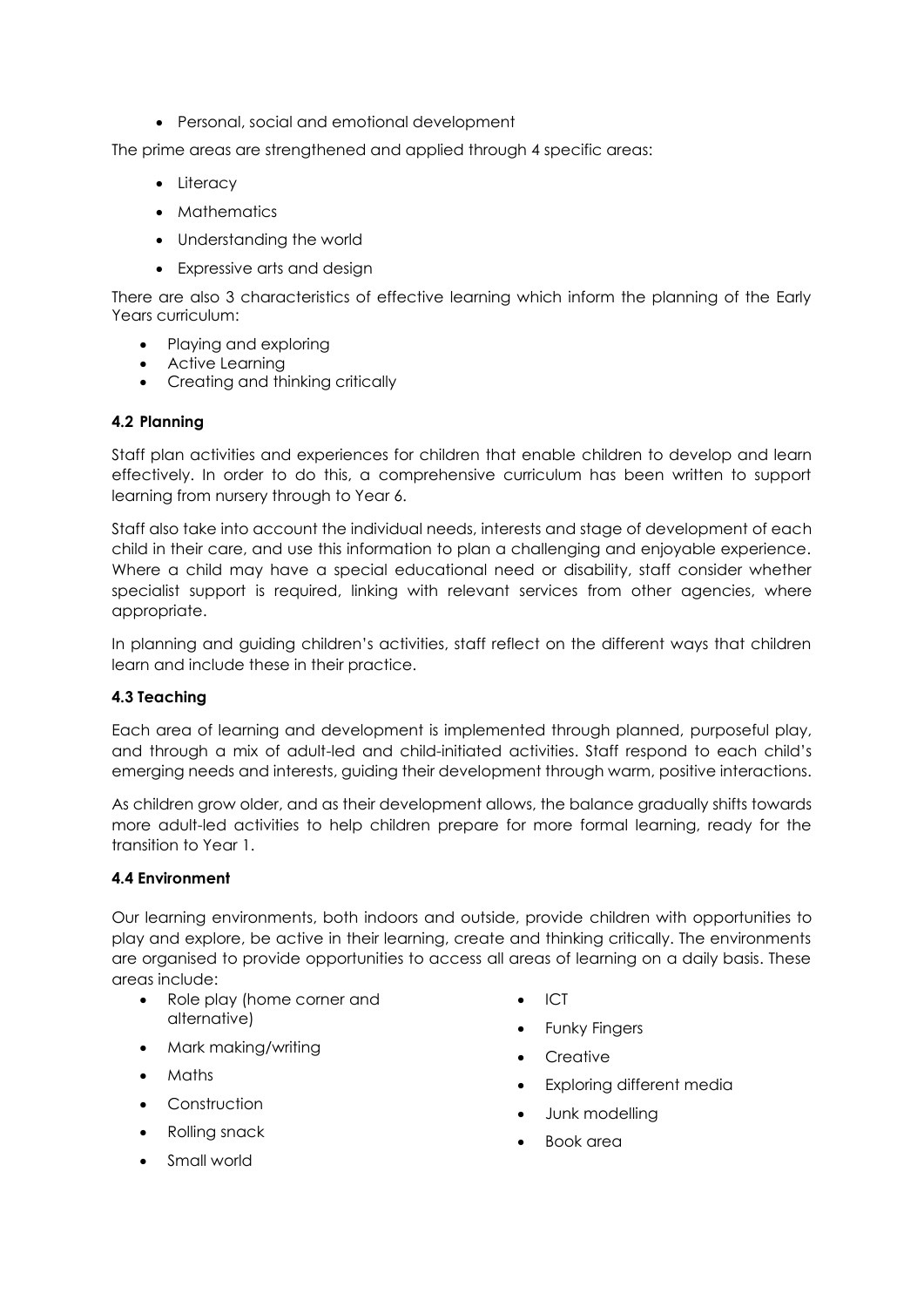- Wheeled vehicles and wheel barrows
- Mud kitchen
- Phonics exploration

Obstacle course

These are further developed through weekly enhanced provision plans, reflecting the needs and learning of the children attending, the theme, the focus book of the week and the learning aims from the medium term plan. The adults support the children in their play to practise, consolidate and extend their learning. Throughout the day there are also teacherled sessions where all the children are specifically taught phonics, maths, English and learning from the specific and prime areas – understanding the world, expressive arts and design and PSED. Children in Reception take part in one formal PE lesson a week in the hall.

## 5. Assessment

At Kingsfield Primary School, ongoing assessment is an integral part of the learning and development processes. Staff observe pupils to identify their level of achievement, interests and learning styles. These observations are used to shape future planning. Staff also take into account observations shared by parents / carers. We use an online portal called Tapestry to log observations and develop communication between home and school.

When a child is **aged between 2 and 3**, staff review their progress and provide parents / carers with a written summary of the child's development in the 3 prime areas. This 'progress check' highlights the areas in which a child is progressing well and the areas in which additional support is needed.

The 2 year old check will be documented and recorded on Tapestry. This will be shared with parents using the Tapestry platform. The data regarding each child's development level will also be recorded on the O track assessment system.

Within the first 6 weeks that a child **starts reception**, staff will administer the Reception Baseline Assessment (RBA).

At the **end of the EYFS**, staff complete the EYFS profile for each child. Pupils are assessed against the 17 early learning goals, indicating whether they are:

- Meeting expected levels of development
- Not yet reaching expected levels ('emerging')

The profile reflects ongoing observations, and discussions with parents / carers. The results of the profile are shared with parents / carers for their child. At the end of each academic year, parents / carers will receive an annual report.

The profile is moderated internally (referring to the Development Matters [guidance\)](https://www.gov.uk/government/publications/development-matters--2) and in partnership with other local schools, to ensure consistent assessment judgements. EYFS profile data is submitted to the local authority.

# 6. Working with Parents

We recognise that children learn and develop well when there is a strong partnership between staff and parents / carers.

Parents / carers are kept up to date with their child's progress and development. The progress check and EYFS profile helps to provide parents / carers with a well-rounded picture of their child's knowledge, understanding and abilities.